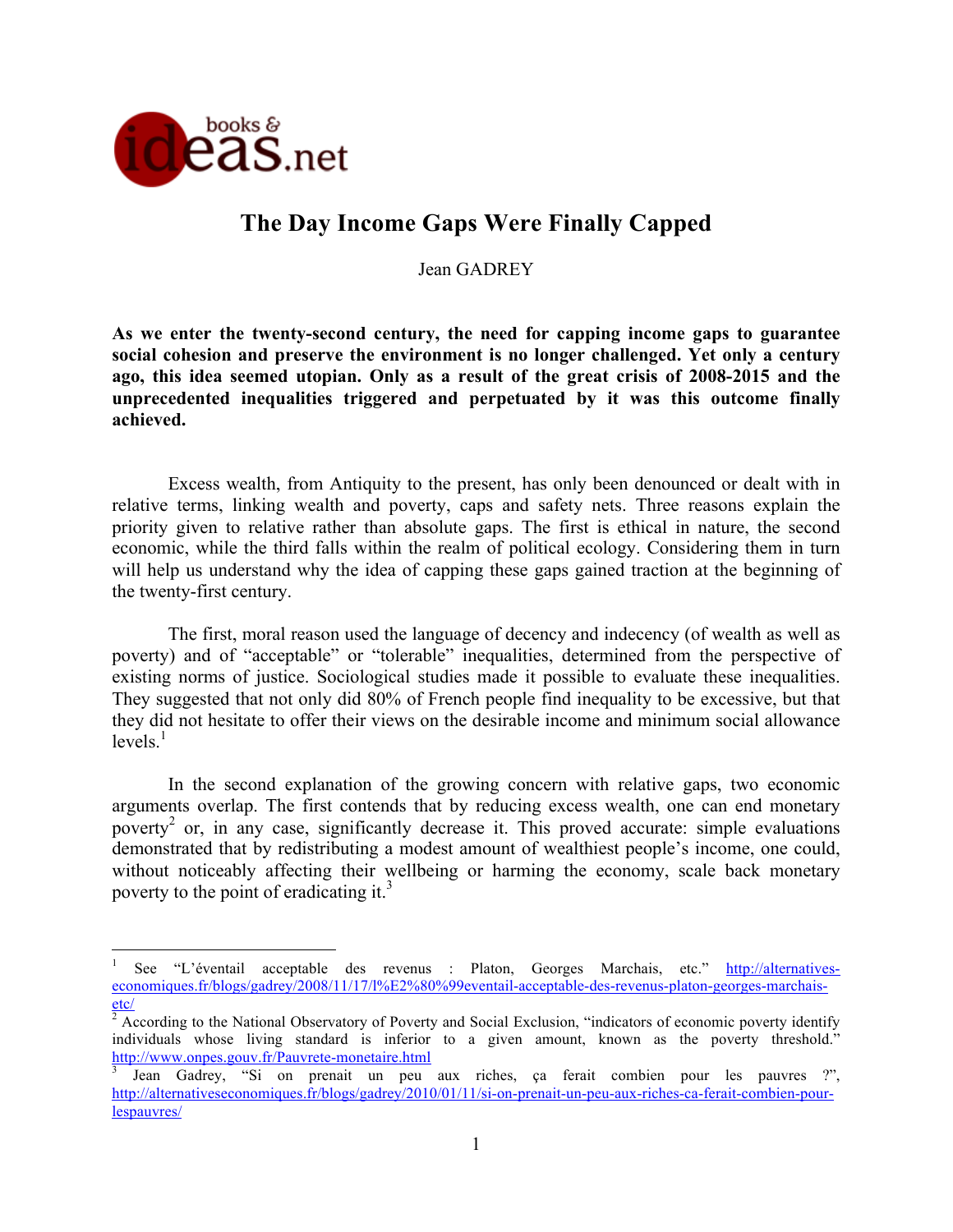The second argument appeared in the midst of the 2008 subprime crisis. It rested on the following argument. It was both the excessive wealth of rich people seeking higher returns on their available savings and the poor living conditions of millions of households that facilitated the development of highly risky financial products (risks that were ultimately borne by modest households and taxpayers), through mechanisms that allowed rich people from across the world to lend at usurious rates via the financial institutions they controlled to overly indebted households that believed the value of their homes would continuously rise. This situation called attention once again to the enormity of wealth discrepancies, in this case as a factor in the unusual scale of the financial crisis.

Finally, the third reason for emphasizing wealth gaps pertains to political ecology: in a world with limited natural resources (consciousness of this obvious fact was late in coming), in which ecological pressures from the wealthiest *(i.e., their resource usage)* was immeasurably greater than those exerted by people with more modest incomes, a moment was finally reached, long after every indicator suggested that durability thresholds had been exceeded, when the wealth of some prevented others from living decently, or even to survive, by depriving them of essential shared goods that are capped by nature. Reducing inequality thus became a vital imperative for civilization itself.

It was not until a little later, in the 2020s, that relative norms were associated with absolute caps on the basis of a generalization of the ecological footprint indicator (for individuals and nations), which asked us to "economize" natural resources that are on the verge of depletion, including a livable climate, water, arable land, numerous raw materials, and biodiversity, which was then in rapid decline.

## **Incomes Had Been Capped Before (Almost)**

"Maximum acceptable income," maximum salary, $4$  a progressive income in which the highest tax bracket was 100% for the highest incomes: proposals such as these gained traction in the period leading up to the 2012 election and in subsequent years. At the beginning of the century, the three registers in which excessive inequality was protested were bolstered by several alarming social and ecological wake-up calls, which began to proliferate in  $2008<sup>5</sup>$ . From the "appalled economists" to environmental NGOs by way of anti-poverty associations and the growing "*indignados*" movement, the critique of inordinate wealth from the standpoint of the way most people lived became common. It even began to "contaminate" milieus and media outlets that one would have thought to be immune. In its December 1, 2012 issue, for instance, the business magazine *L'Expansion* devoted nine pages to a dossier on the injustice of the wealth distribution created by corporations listed on the CAC 40.

To assess the effects of the implementation of a wealth cap (determined in relative terms), some have recalled that during the period of the so-called *trente glorieuses* (the thirty post-World War II years of unprecedented economic growth), many countries had already taken measures of this kind. The most commonly cited example is that of the country that, in 2000,

<sup>&</sup>lt;sup>4</sup> See the websites: <u>http://fr.wikipedia.org/wiki/Salaire\_maximum</u> and <u>http://www.salairemaximum.net/.</u><br><sup>5</sup> Listen to Patrick Viveret on the RMA (*Revenu Maximal Acceptable*, or maximum acceptable income):

http://plusconscient.net/decroissance/56-francais/125-patrick-viveret-sur-le-rma-revenu-maximalacceptable.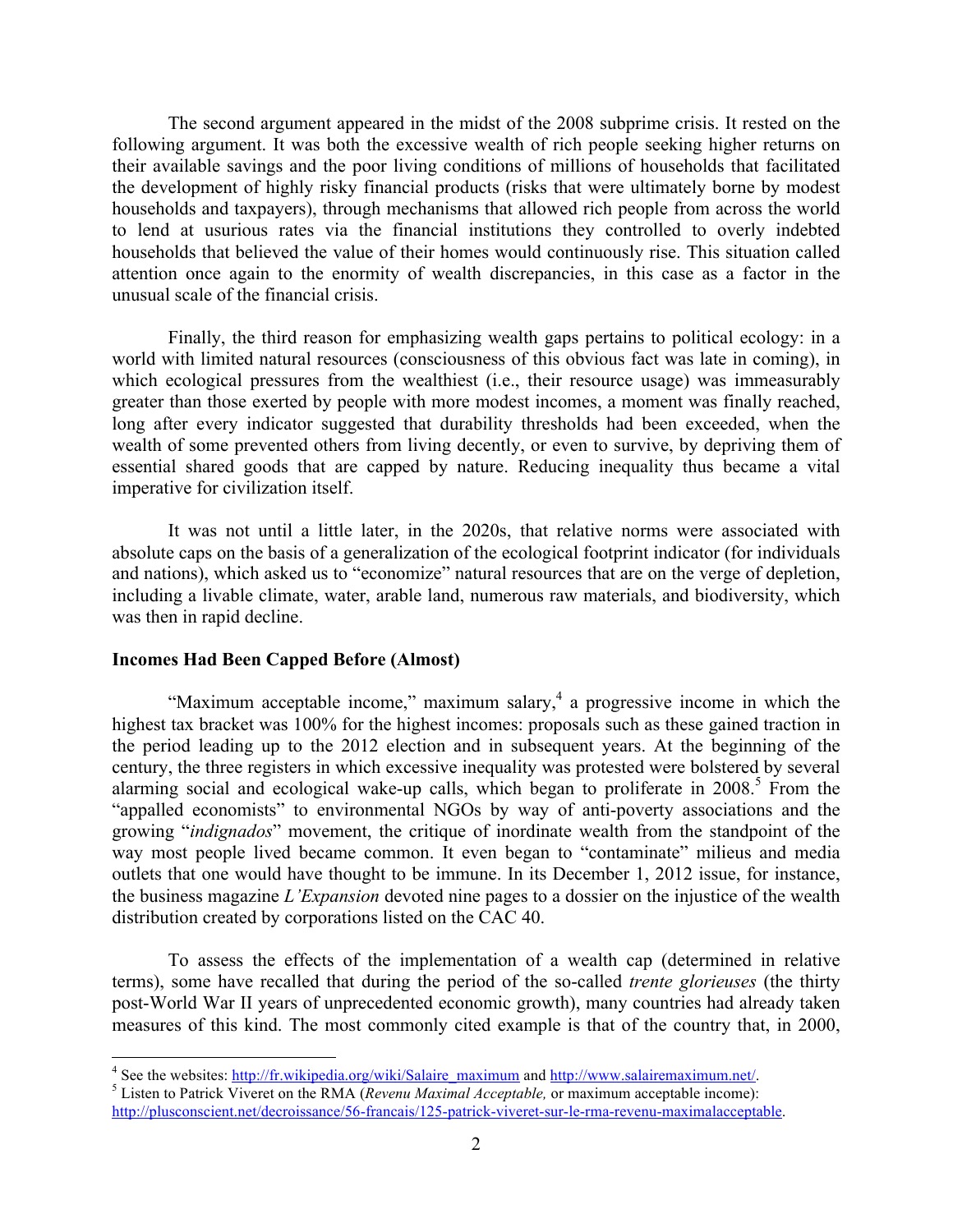seemed to have become the most unequal of the wealthy countries: the United States. During the same period, however, many other countries had followed its example, including France. In 1942, Franklin D. Roosevelt declared: "no American citizen ought to have a net income, after he has paid his taxes, of more than \$25,000 a year." This was the equivalent of \$400,000 in 2011 dollars. Roosevelt had created an income tax system in which the highest tax bracket was taxed at a rate of 88%, which increased to 94% in 1944-1945. From 1951 to 1964, those making more than \$400,000 were taxed at 91%, then at 70-75% until 1981.<sup>6</sup>

What was the impact of this real American "utopia"? Though other factors were also involved, it strongly contributed to three decades of decreasing inequality. This is illustrated by the following graph, representing the share of total household income that went to the richest 10% between 1917 and 2006:



This historical reminder suggests that the idea of a maximum income was appealing not only on moral grounds, but also as a way for pulling the country out of a serious crisis—when excessive inequality was seen as one of its major causes. In 2008, the European economy found itself precisely in the midst of a crisis of this scale.

 <sup>6</sup>  $<sup>6</sup>$  See my blog post "Les États-Unis instaurent un revenu maximum pour sortir de la crise!",</sup>

http://alternatives-economiques.fr/blogs/gadrey/2008/11/29/les-etats-unis-instaurent-un-revenu-maximum -pour-<br>sortir-de-la-crise/

<sup>&</sup>lt;sup>7</sup> Source: data from Emmanuel Saez, http://elsa.berkeley.edu/~saez/saez-UStopincomes-2006prel.pdf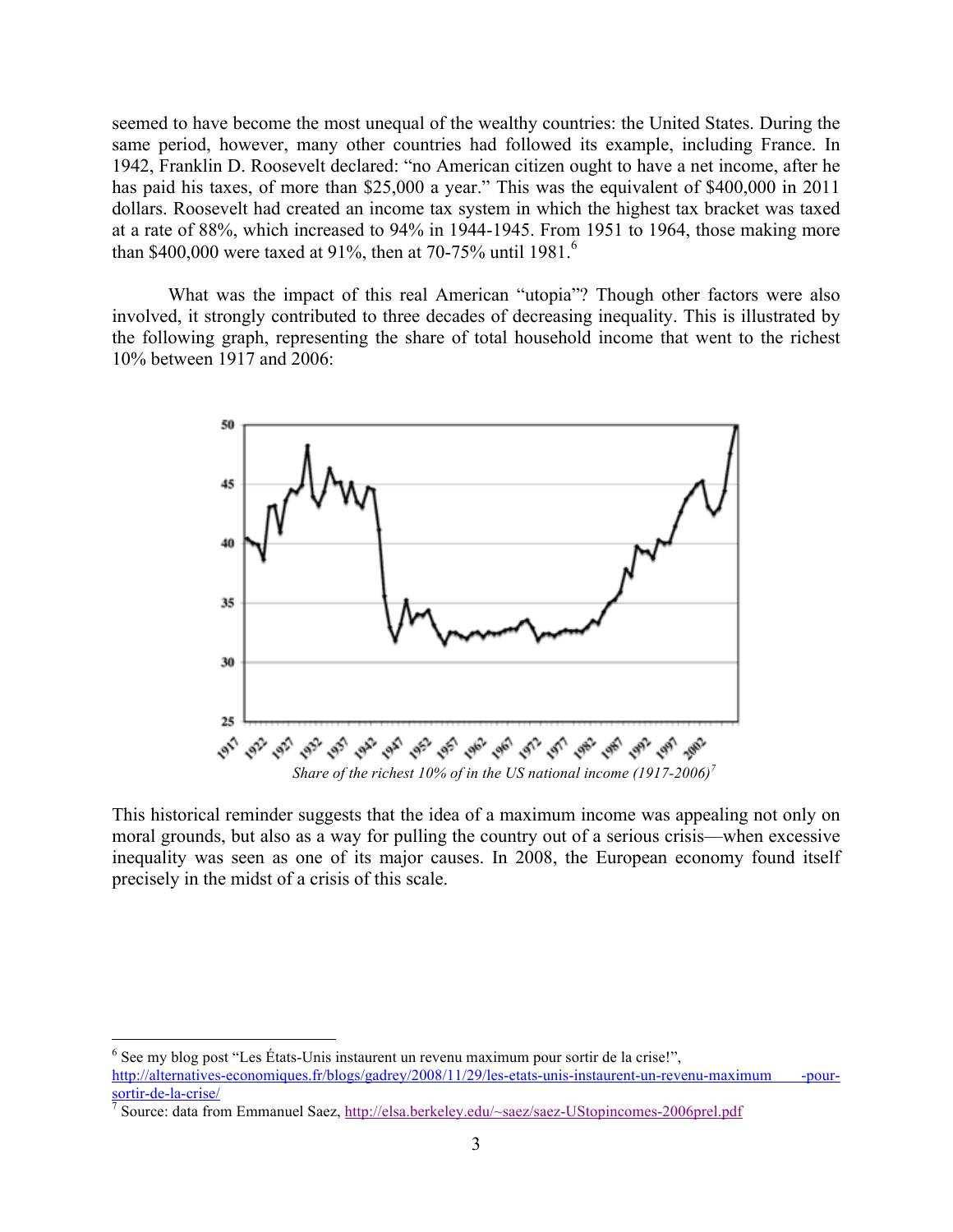# **What Does a Society With Capped Incomes Look Like?**

Heated debates broke out as inequality rose, undermining social cohesion. Those who favored an income gap cap thought along five lines:

1. Who had the legitimacy to define these gaps, and how? In a non-authoritarian regime, finding an answer seemed impossible without broad consent and thus a democratic system that was far more open than the one that then prevailed. The new watchword for those advocating a genuine democratization of institutions became: "Let's find justice among the people," through assemblies of citizens endowed with new powers. The conclusions reached by these assemblies proved infinitely more egalitarian than debates in parliament, hardly surprisingly given the latter's class composition and vulnerability to wealthy interest groups.

2. Income inequality was only one factor of the inequality of conditions. The capping of the former would have had little impact had it been accompanied by an increasing decline in social protection and public services. According to the Insee (the French statistics agency), these contributed twice as much as social welfare allowances to the reduction of income inequality. A society choosing to cap income gaps also needed to preserve other factors of equality.

3. Which was to be capped first: salaries or capital income (real estate income, interest from investments, dividends, added-value, etc.)? This last had become a major component for the higher income bracket, comprising around two-thirds of the incomes of the 0,1% richest people and three-fourths of the 0,01% richest. In fact, for the wealthiest individuals, even a significant share of their *salaries* was derived from financial income: they were not "real" salaries, in the sense of being appropriate compensation for one's skills, talents, and efforts, but rather "financial market" salaries. Consequently, it was the scale of all salaries that was in need of compression, at the top as well as at the bottom.

4. Could income gaps be capped through taxation alone? No—for several reasons. First, although taxation was an efficient way to limit excesses at the high end of the spectrum, they did nothing to increase minimum social standards (other than through tax credits, a method that is itself limited) or minimum wages, nor to put an end to undesired part-time work, a major cause of the income poverty that was then pervasive. Next, relying too much on taxation to reduce gaps between "primary income" (income prior to taxes on work and capital) ran the risk of allowing the latter to rise unchecked. Taxes would have to constantly catch up with ever widening inequality. It was thus necessary, working through legislation and within companies themselves, to limit salary discrepancies and to impose caps on capital income.<sup>8</sup>

5. What could the individual and collective benefits be were an "efficient" cap on income gaps to be achieved? Between 2020 and 2030, and even as early as 2013 (a year marked by powerful social movements), they proved considerable in all respects. It was this truth that, in the early 2010s, certain fatalists (who held that "there always have and always will be rich and poor

 <sup>8</sup> See the Shareholder Limited Authorized Margin (SLAM) proposed by Frédéric Lordon: http://fr.wikipedia.org/wiki/Slam\_%28imp%C3%B4t%29.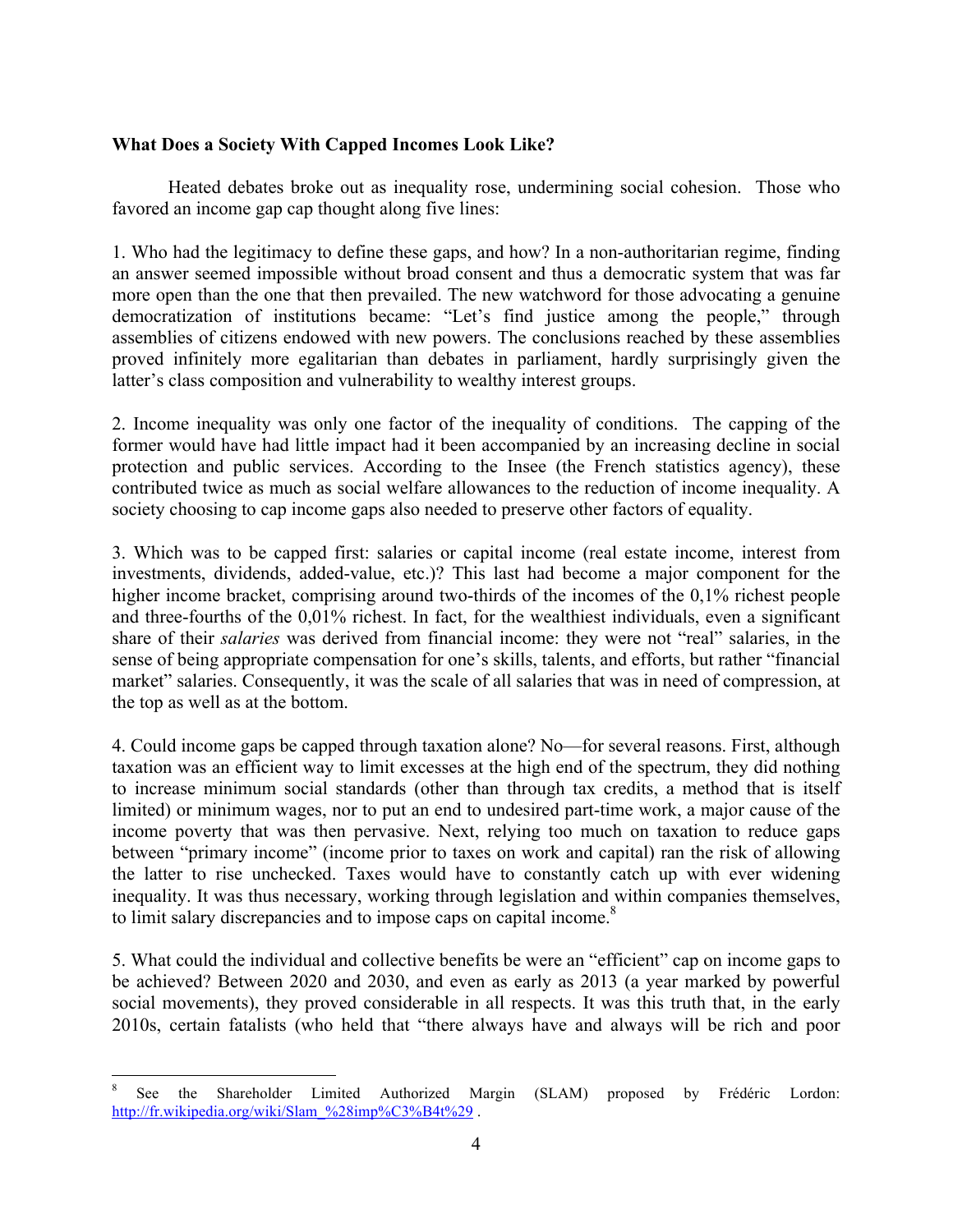people") had sought to mask. The following proposal was put forward: for a single person,  $9a$ minimum of 1,000 euros and a maximum of 10,000 euros. These figures, once thoroughly utopian, proved highly realistic in French people's views on desirable minimum and maximum incomes. Around nine million people saw their situation improve, noticeably for some, dramatically for the majority (remember that in 2011, the basic RSA [a form of minimum wage] was 467 euros).

Every international statistical study supported these proposals: indexes of wellbeing or human and social development (health, education, violence and insecurity, male-female equality, etc.) were clearly and positively correlated to income equality. Books were published on this topic.10 Still, resistance was considerable. The man whom contemporary sociologists dubbed "the president of the rich" (history has forgotten his name, unlike Roosevelt's) because of his close ties with plutocrats and business circles even attempted, in October 2011, to use a report he had commissioned from his allies to maintain that poverty had declined, even though every indicator suggested that it had significantly increased. The claim was so outlandish that it ultimately turned against him: every serious statistician, every association denounced what was clearly an instance of statistical fraud.<sup>11</sup> He was even criticized by Eurostat, the European statistical agency, which pointedly stated that the reason why the European Union had, since 2001, issued an official statistical definition of income poverty, was precisely to prevent heads of states from defining it at their convenience.

## **A Way Out of the Crisis**

What did this capping of income gaps contribute towards solving the ecological crisis, which at the time had taken a turn for the worse? The impact would have been nil if the measure had resulted only in some consuming more while others consumed less, of produce that remained quantitatively and qualitatively unchanged. Hervé Kempf, however, the author of several important books on the topic from around 2010, invoked a more subtle sociological argument: "What happens in a very unequal society? It generates enormous waste, as the oligarchy's material squandering—itself prone to conspicuous competition—sets an example for society as a whole. Individuals at their own level seek, to the extent that their incomes allow, to acquire the better-valued goods and status symbols. The media, advertisements, films, TV shows, and celebrity magazines propagate the dominant cultural model … Clearly, the question of inequality is crucial."<sup>12</sup>

Until the "Second Great Crisis" stock-holder capitalism and its political and media allies had managed to present measures that the vast majority of citizens considered reasonable and just as completely utopian and harmful,<sup>13</sup> to the point that they had vanished from part of the

<sup>-&</sup>lt;br>9

<sup>&</sup>lt;sup>9</sup>A size offered by the Ipsos polls (for "Secours Populaire") in the 2010s.<br><sup>10</sup> See this review of a book by the British epidemiologist, "L'égalité, c'est la santé" ("Equality is health"):<br> $\frac{http://www.france.atta.org/archives/spip.php?article109287}$ .

See http://alternatives-economiques.fr/blogs/gadrey/2011/10/19/chiffres-de-la-pauvrete-la-campagnepresidentielle-commence-par-une-arnaque-grossiere/<br><sup>12</sup> See Hervé Kempf, <u>http://www.mouvements.info/Le-revenu-maximum-un-levier-pour.html</u>.

<sup>&</sup>lt;sup>13</sup> For a response to the argument that "globalization prohibits inequality caps," see the article "Ciel! Nos riches et nos entreprises vont partir!" ("Heavans! The Rich and Corporations Will Leave!"): http://alternatives economiques.fr/blogs/gadrey/2010/10/04/cielnos-riches-et-nos-entreprises-vont-partir/.